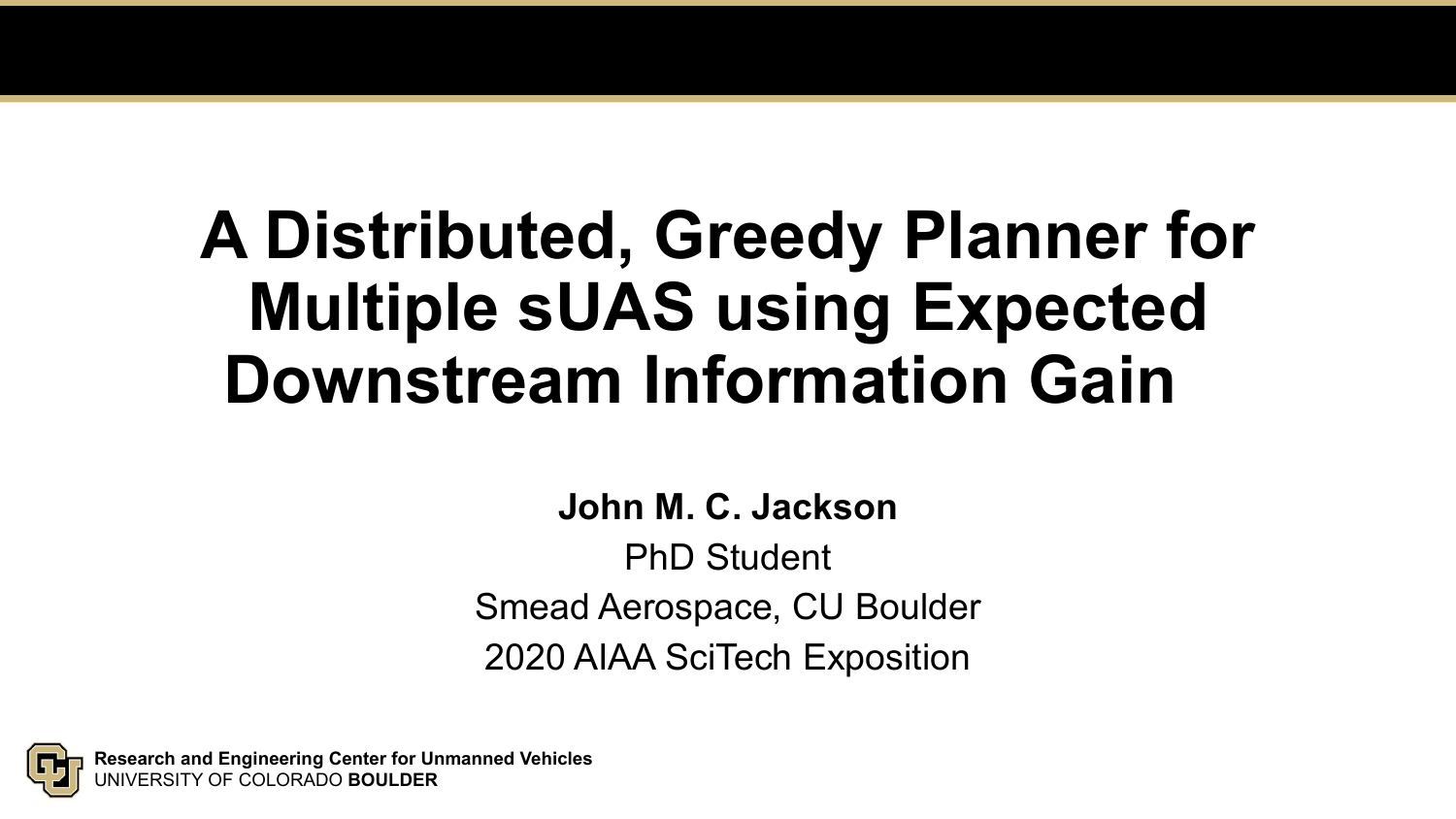### Motivation for Networked sAUS



Images from OnyxStar, CGTN

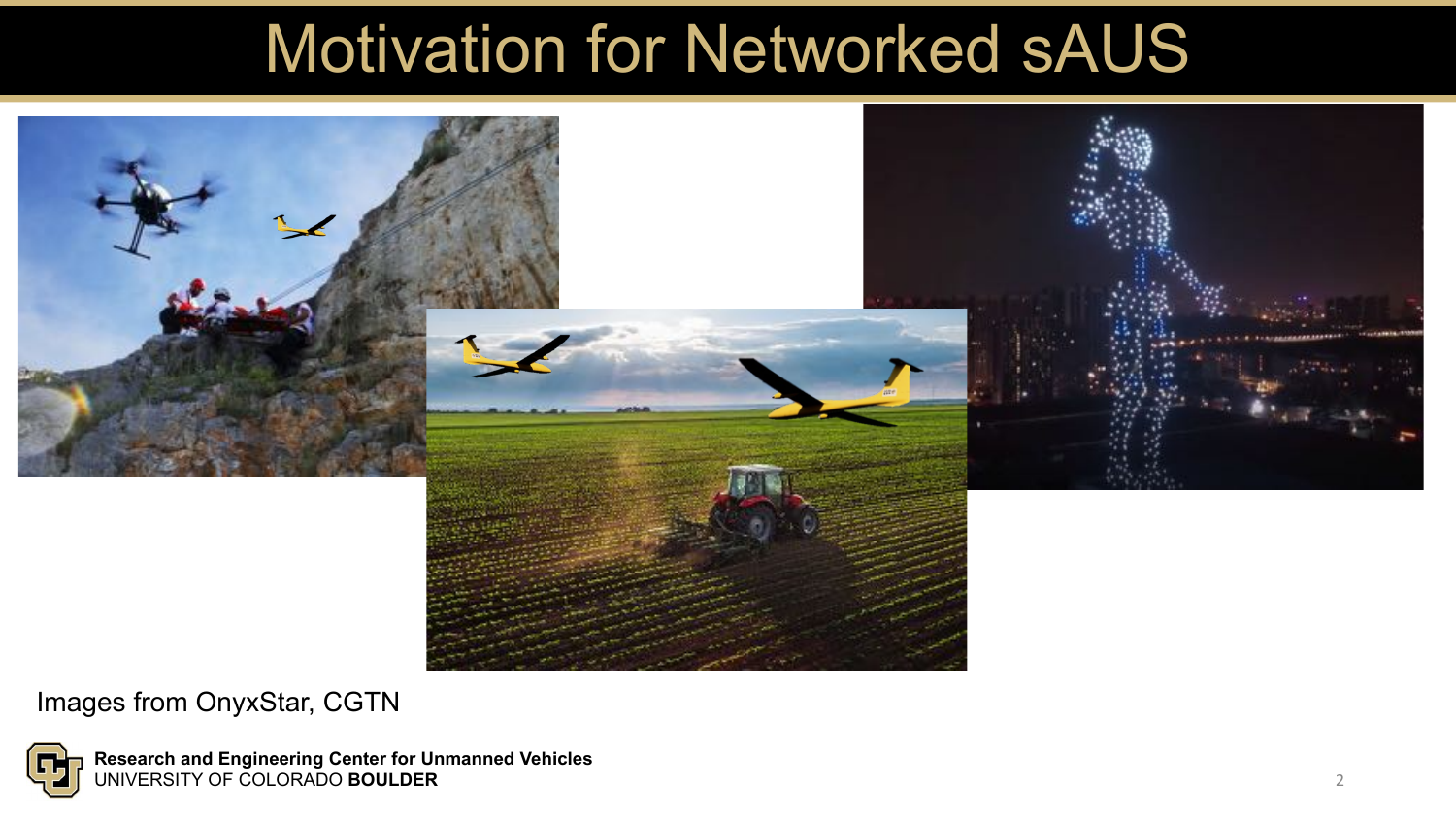### sUAS Mission Example

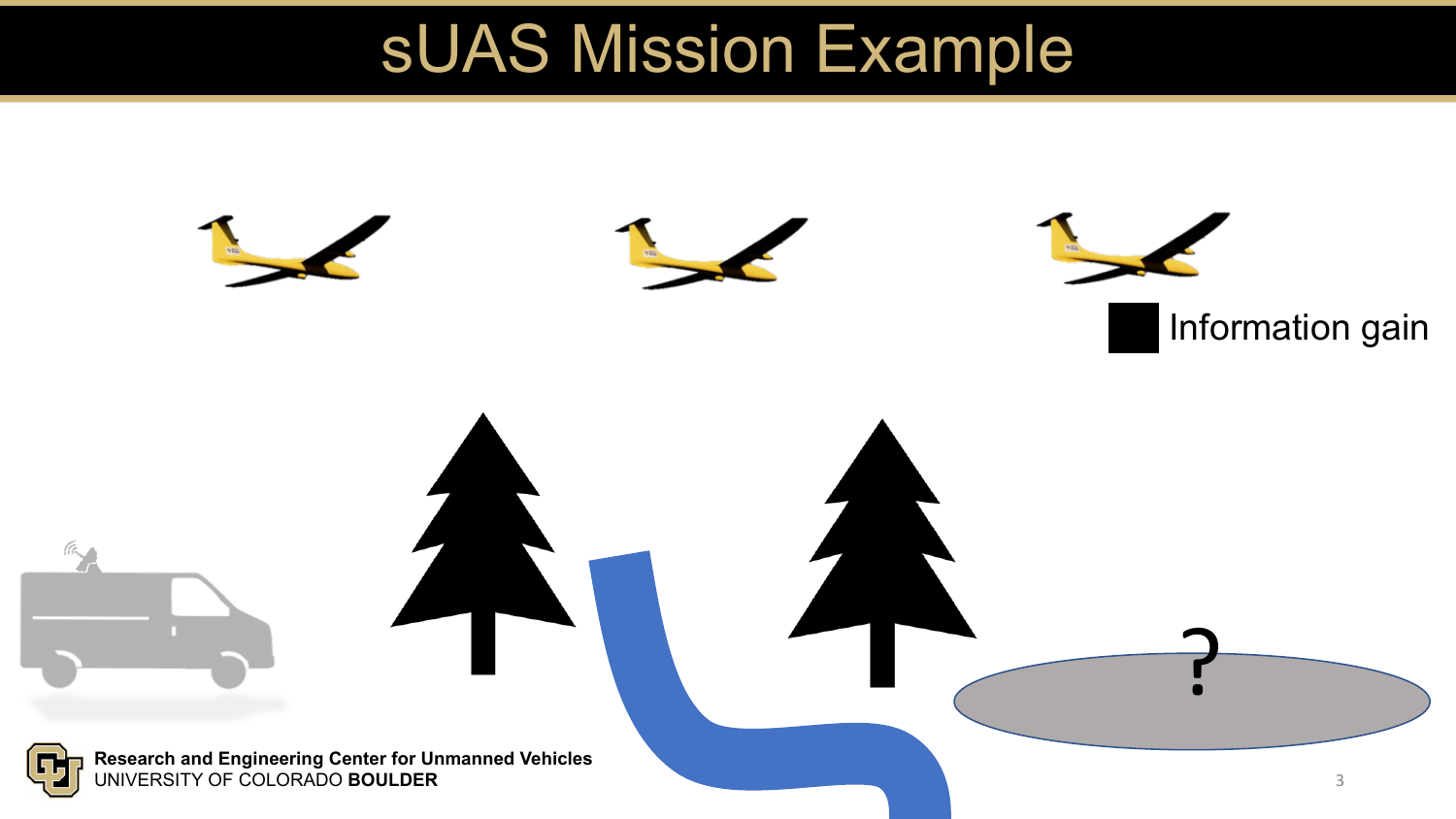# Planning for Networked sUAS

- Sequential planning first, then second, then third, etc.
	- Does nots scale to number of vehicles
	- Agents have complete knowledge
- Parallel planning plan at every step, uncertain of what neighbors may do
	- Lacks complete knowledge about what neighbors will do
	- Scales massively
- In both cases: collect information, maintain comms

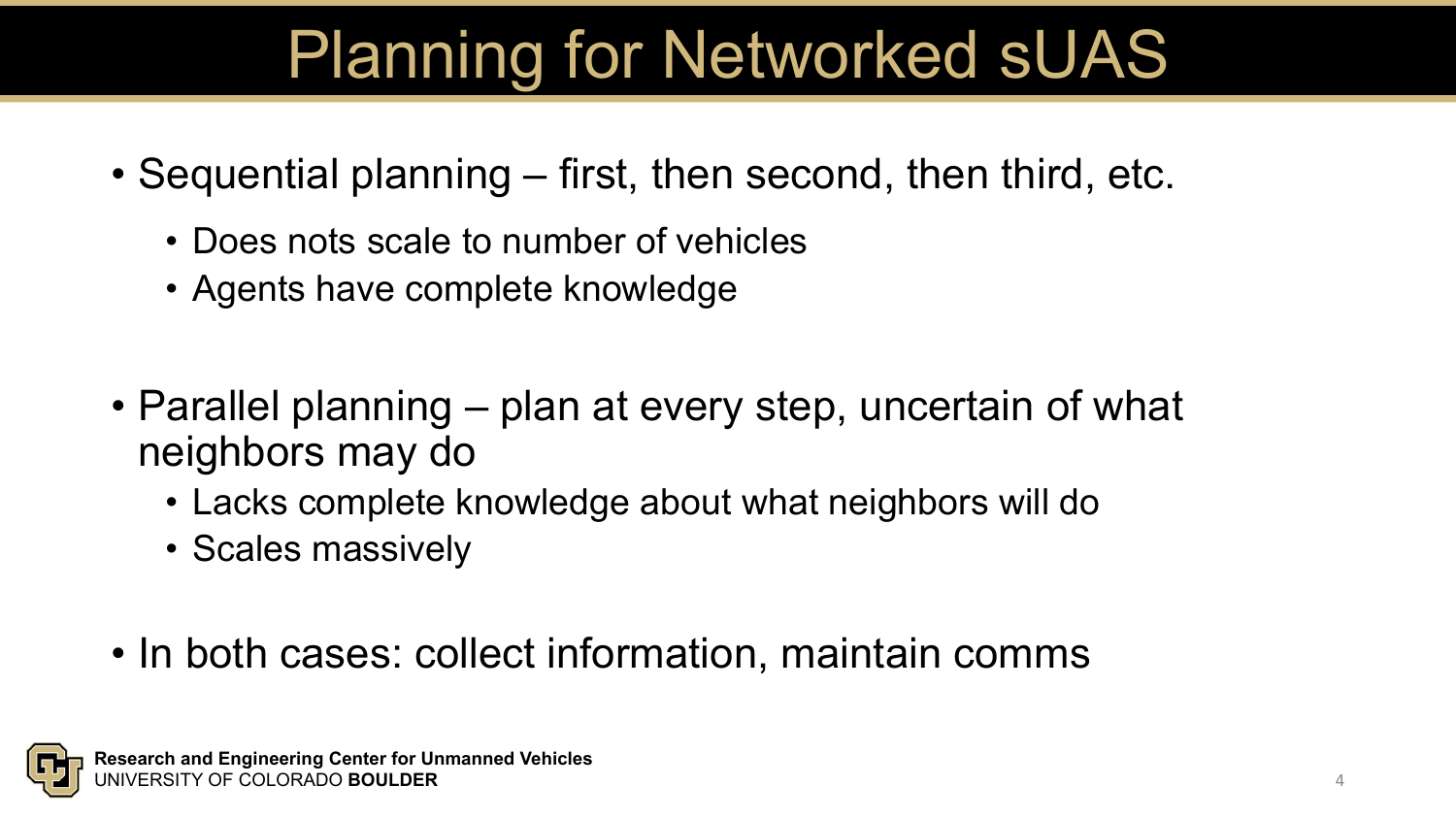### Problem Statement

**Problem –** Design a planner for a network of sUAS such that

- 1) information is collected on a target, while
- 2) maintaining a communication route to the base

**Solution –** A distributed, greedy planner that maximizes the expected downstream information gain

### Focus: The Information Utility

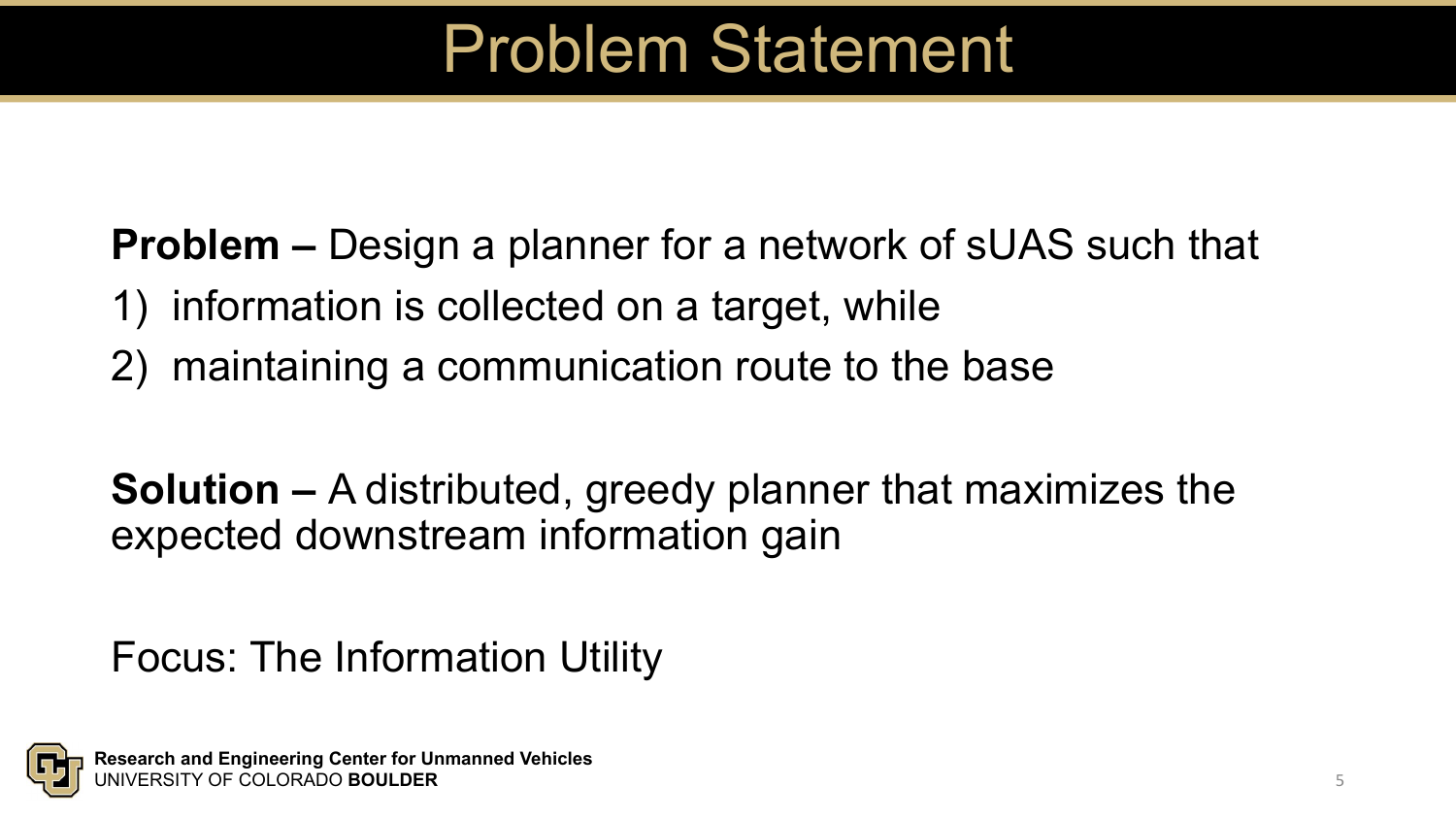# Unpacking the Utility

# **Expected Downstream Information Gain**

- Used to define a utility for optimization
- Expected Best estimate of future values based on states
- Information Gain Measure of quality of data collected
- Downstream Communication hierarchy

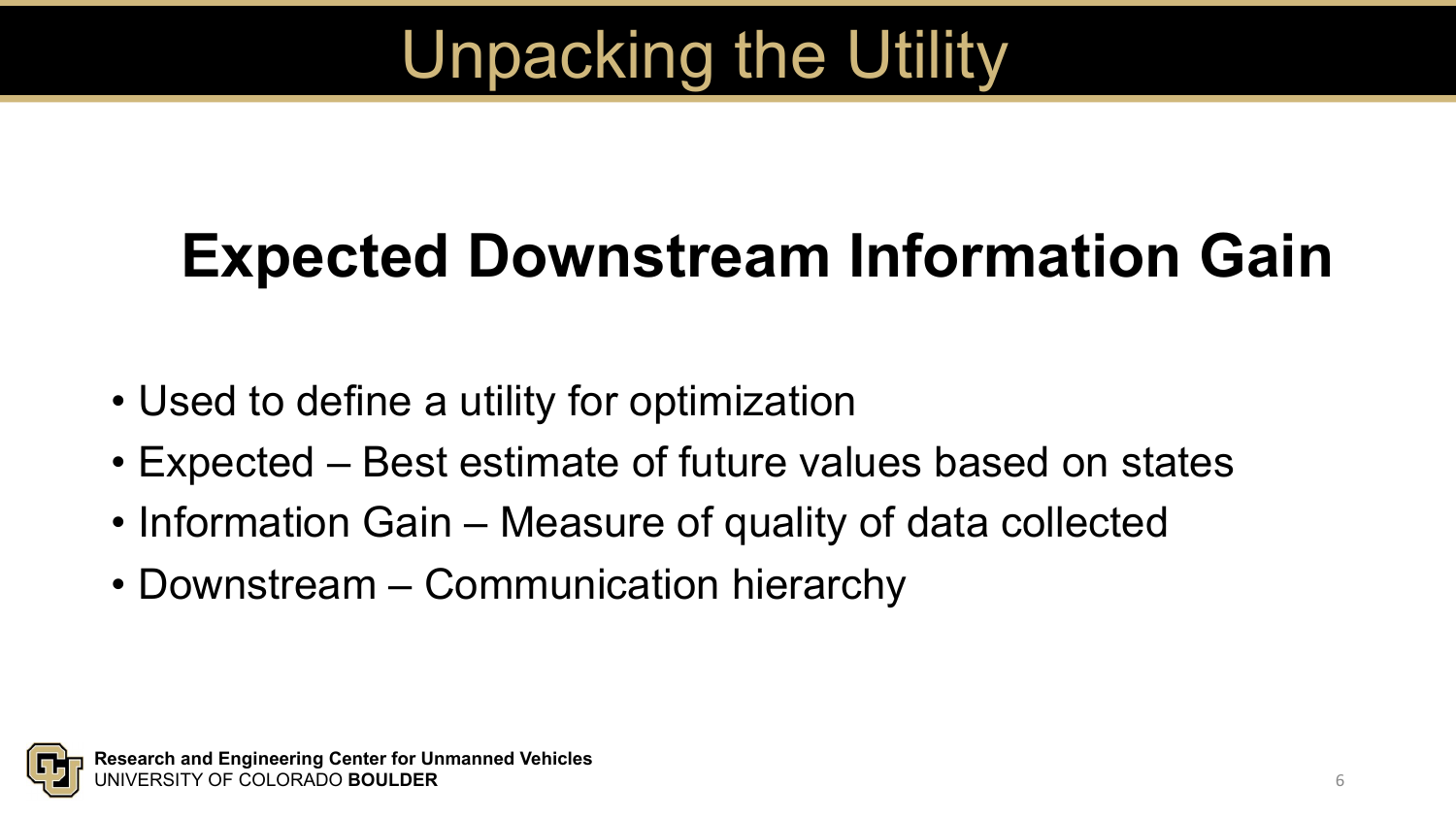## Expected Information Gain

- Amount of information an agent expects from neighbors
- Defined using gradient of the sensor model



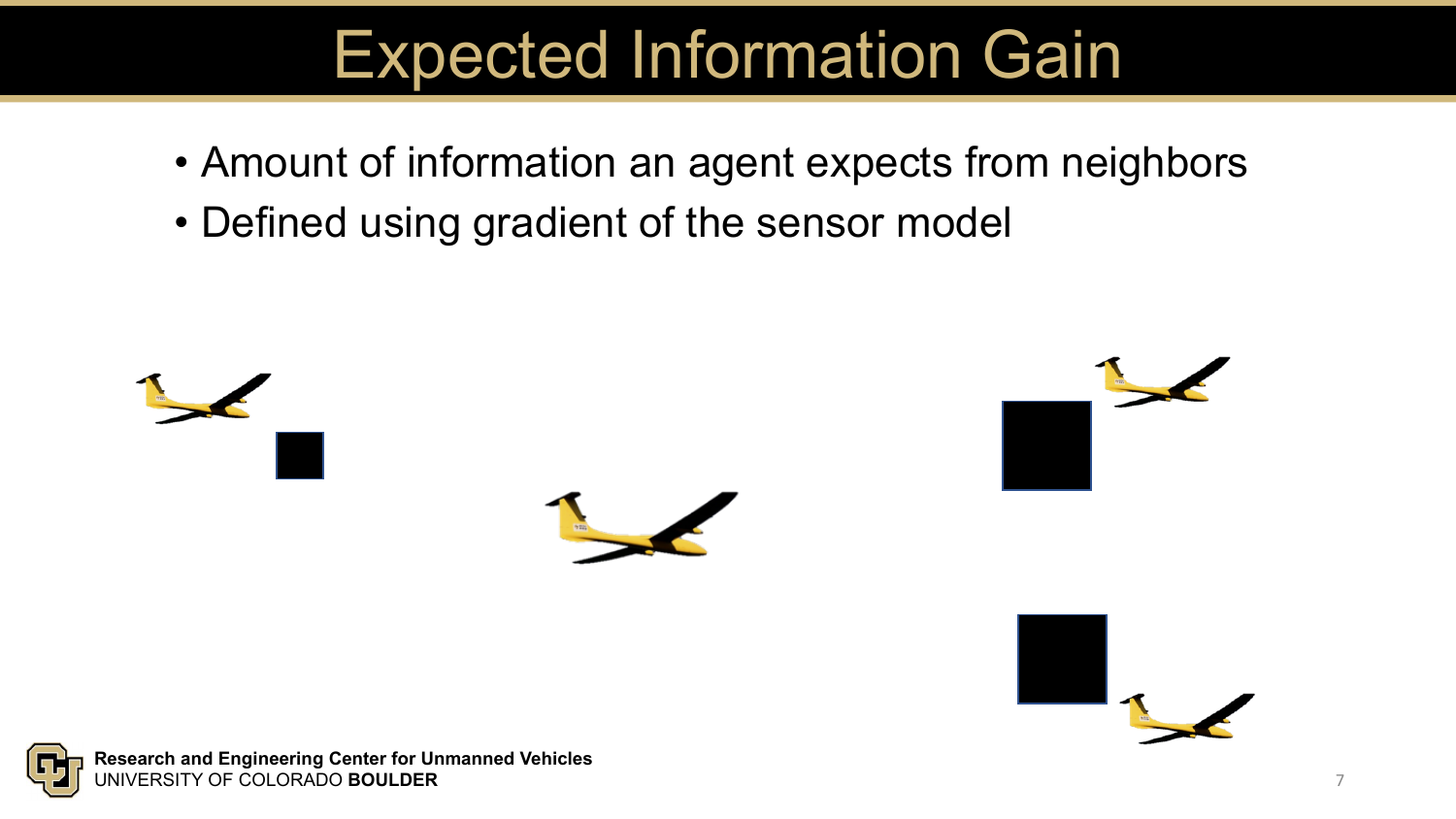## Communication Model

• Binary erasure model – messages go through or don't





Expectation of Communication Event P(success)

### **E[Info Received] = P(success) x E[Info Sent]**

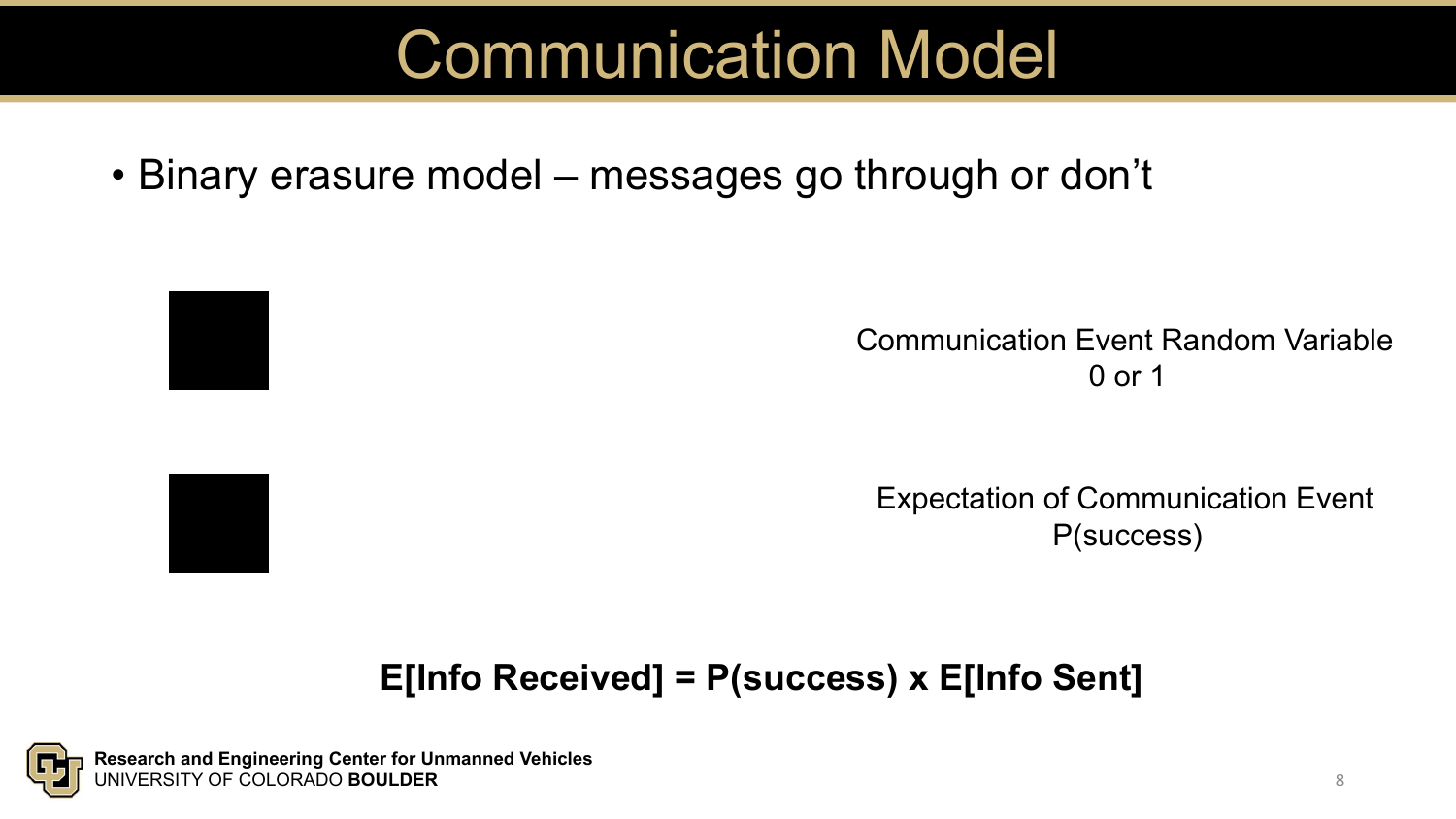## Comm-Aware Information Gain

• Agents predict the expected information received at a future position







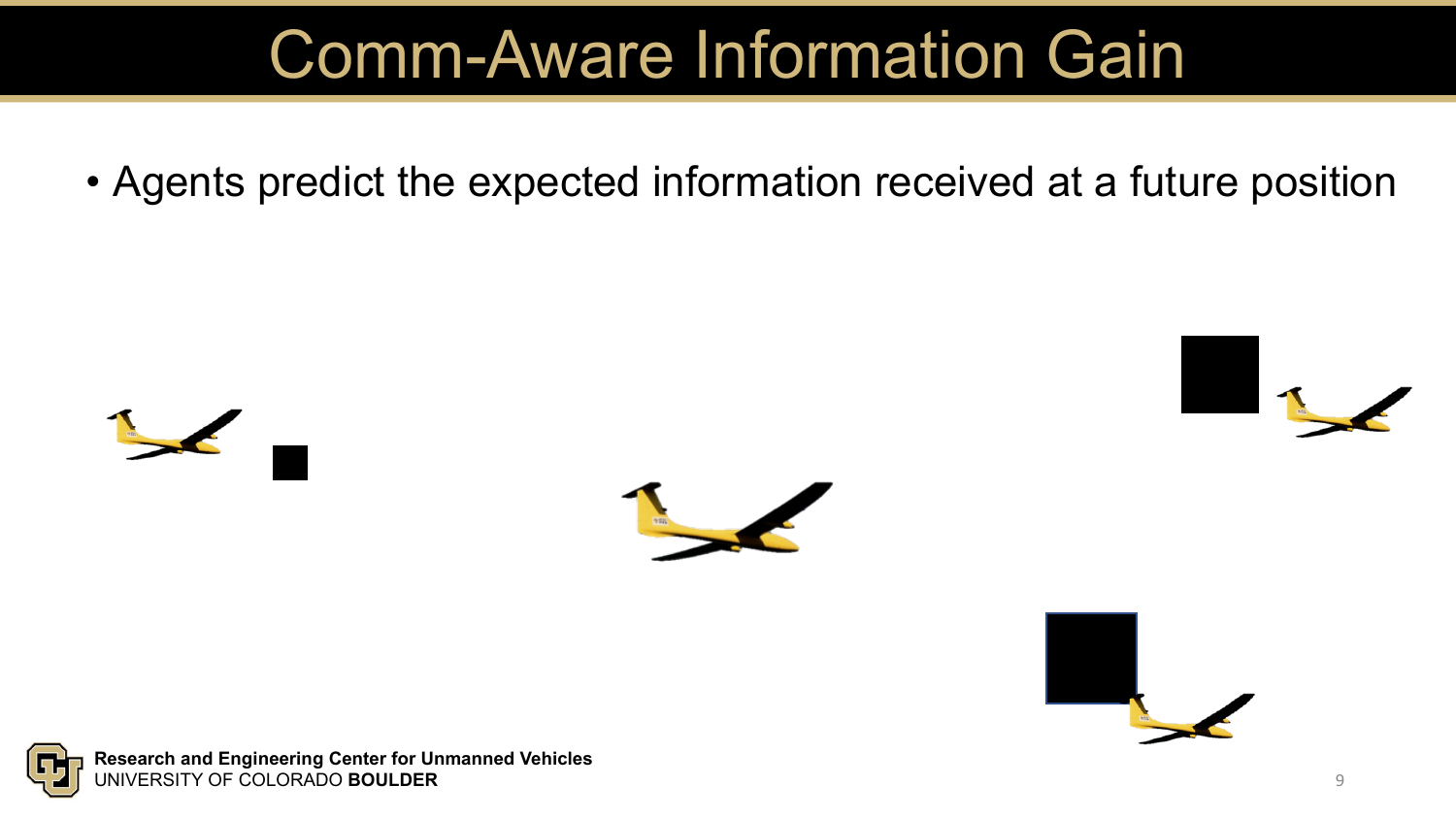### Communication Hierarchy

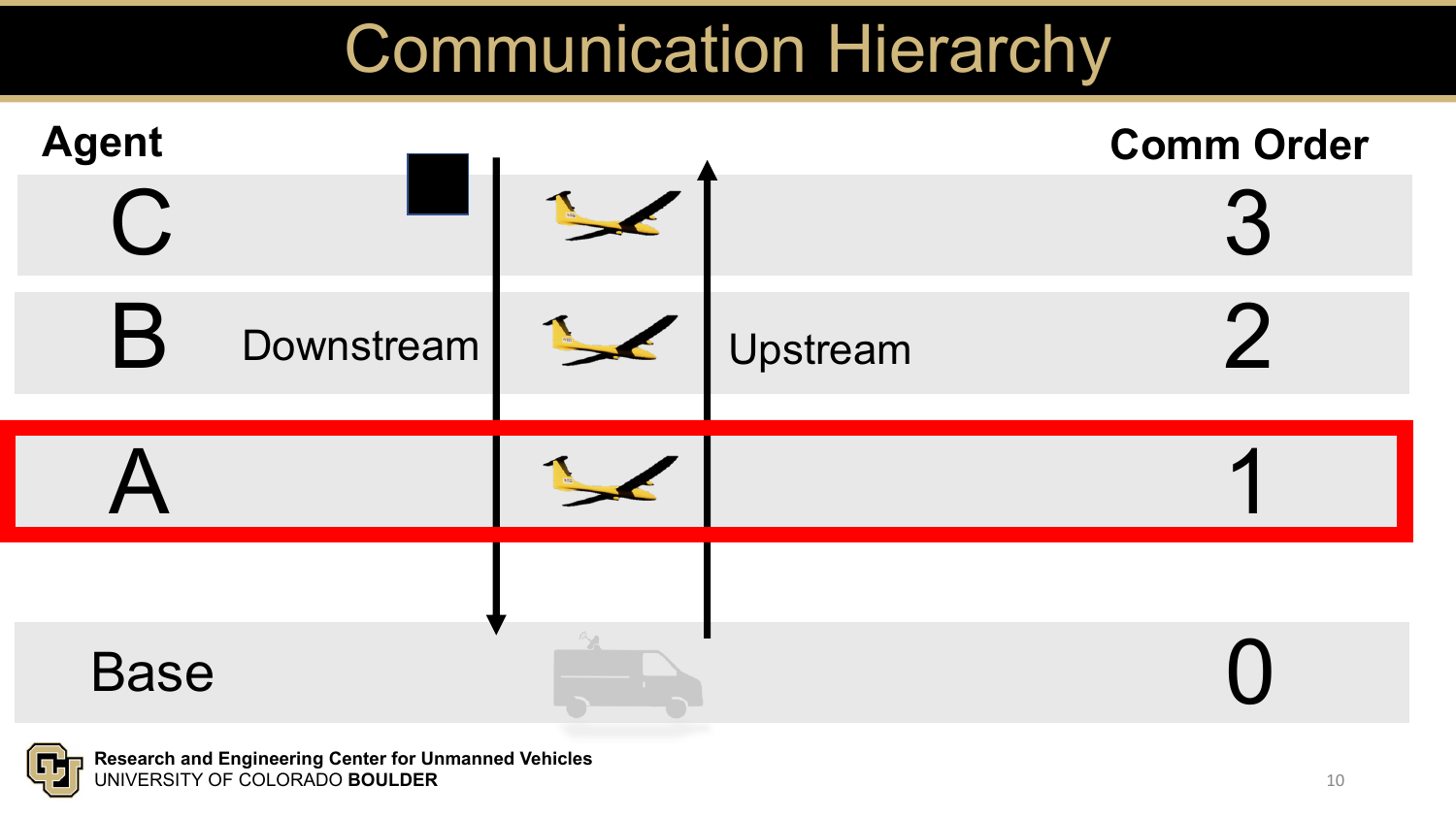### Downstream Information Gain

### Downstream Agents **Community** Upstream Agents

![](_page_10_Picture_2.jpeg)

![](_page_10_Picture_3.jpeg)

![](_page_10_Picture_5.jpeg)

![](_page_10_Picture_6.jpeg)

![](_page_10_Picture_7.jpeg)

![](_page_10_Picture_8.jpeg)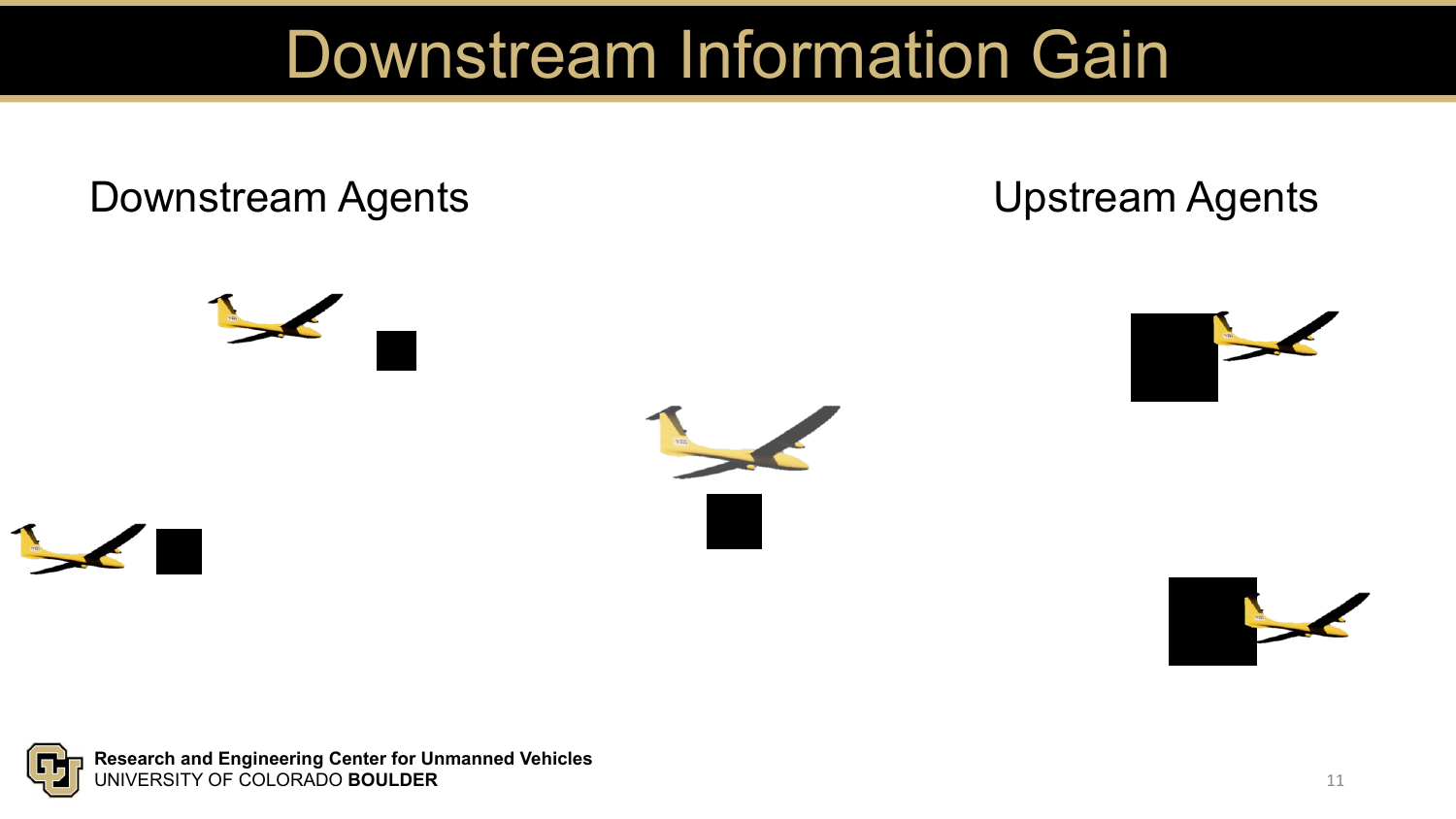## Downstream Information gain

• Putting it all together gives the expected downstream information gain

$$
\downarrow\ln\mathbf{fo} = \mathsf{P}(\downarrow)\times(\mathbf{S}(\bigotimes\mathbf{fo}+\uparrow\ln\mathbf{fo})
$$

 $P(\downarrow)$  – probability of communication with closest downstream neighbor

Agent w/ no sensors becomes relay

![](_page_11_Picture_5.jpeg)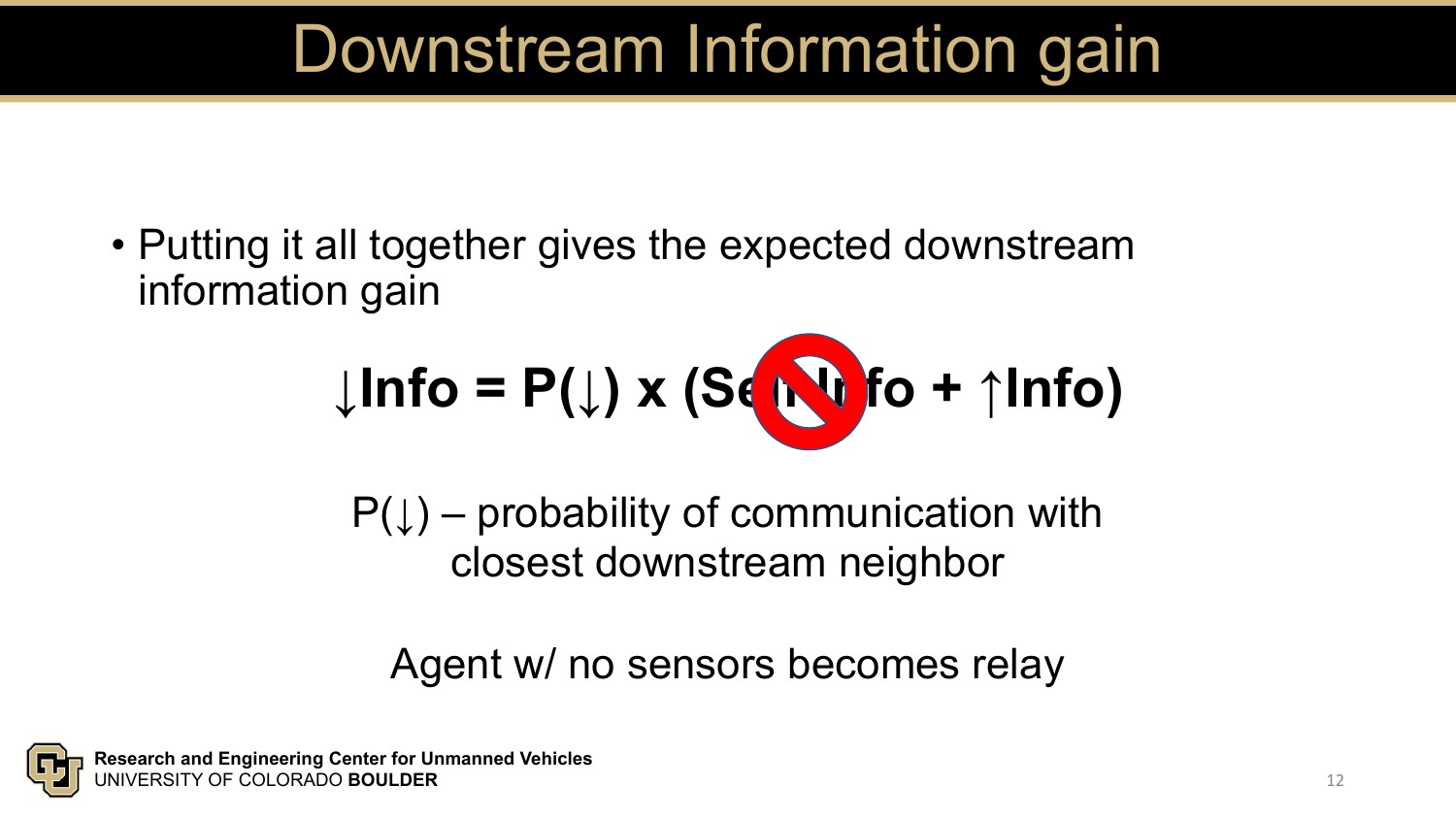# Simplified Algorithm

- Each agent in parallel:
	- Receives messages from neighbors
	- Takes its own sensor measurements
	- Calculate best action for downstream information gain in next step
	- Execute, and repeat

![](_page_12_Picture_6.jpeg)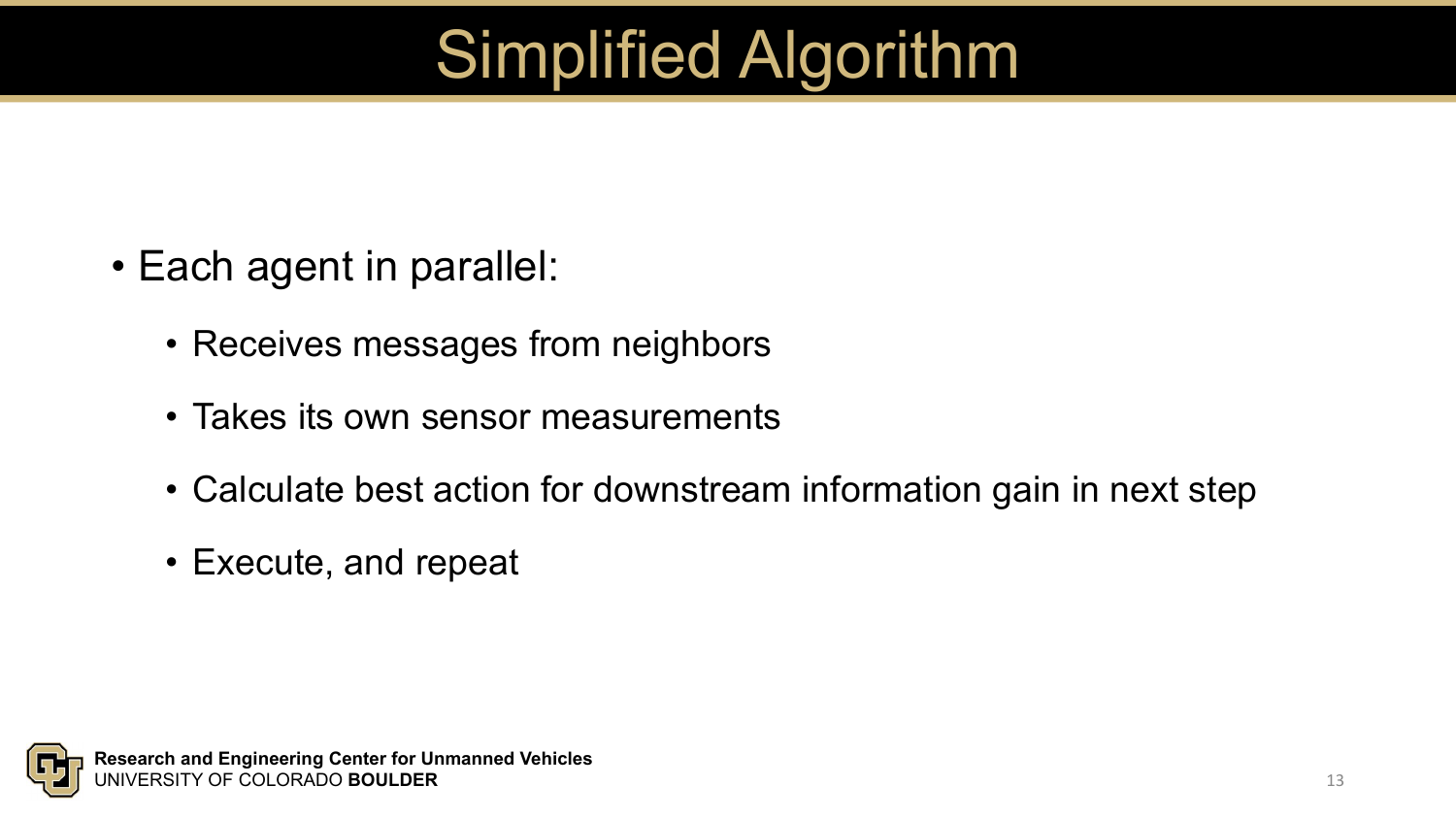### Simulation Details

• Homogenous network of fixed wing sUAS (Dubin's car)

 $u' = 0.5u_k\Delta T$  $x_{k+1} = x_k + \Delta T \operatorname{sinc}(u') v_q \cos(\psi_k + u')$  $y_{k+1} = x_k + \Delta T \operatorname{sinc}(u')v_q \sin(\psi_k + u')$  $\psi_{k+1} = \psi_k + \Delta T u_k$ 

- Small control space (move right, speed, etc.)
- Obstacle-free environment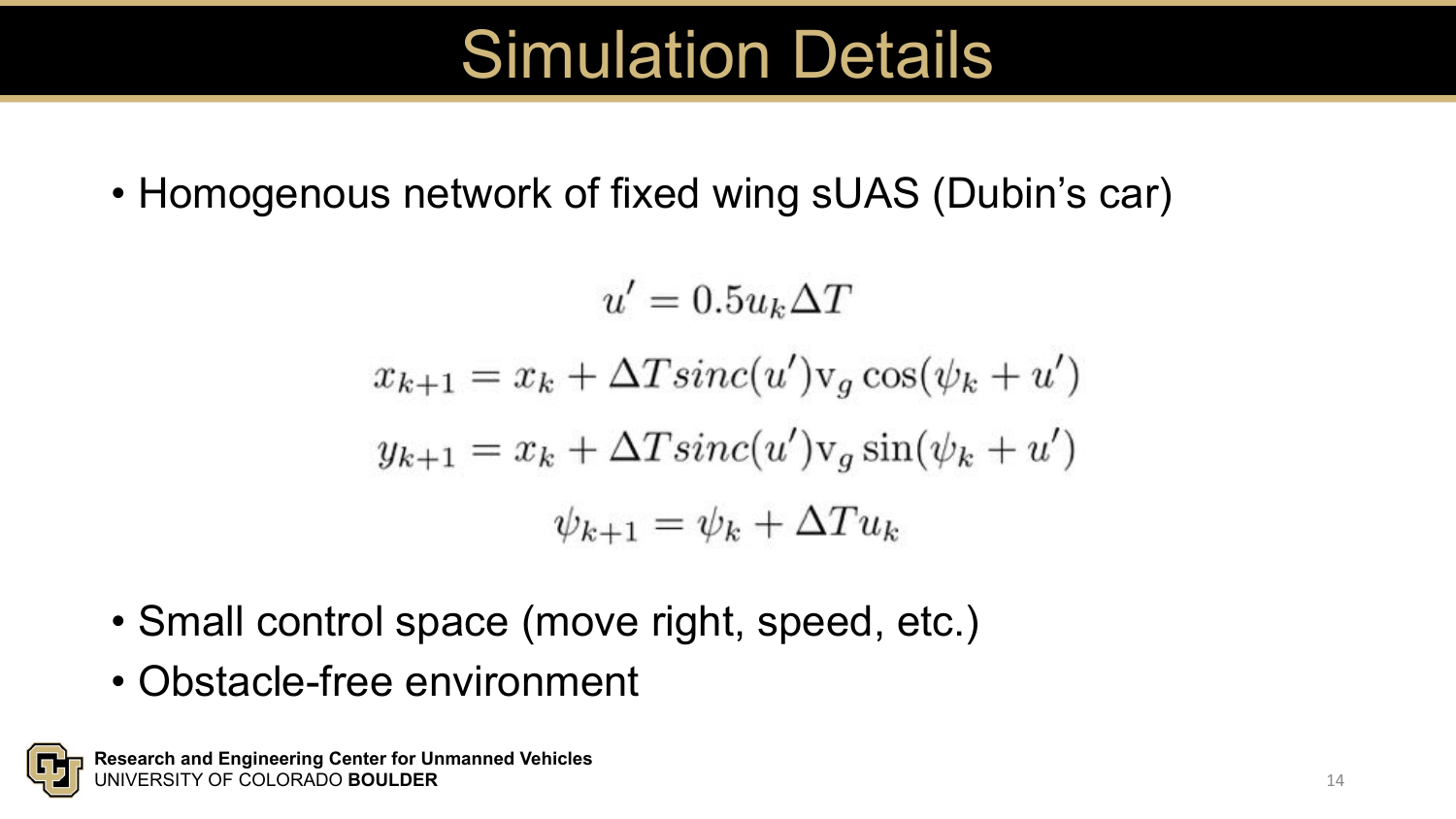### Simulation Details

• RF-emmittor sensor model

 $h(r) = 10 \log 10 \frac{k_0}{r^{\alpha}}$ 

$$
I_r = \nabla_r h(r)^T \mathbf{R}^{-1} \nabla_r h(r)
$$

• Communication from flight experiment

$$
\downarrow I^i = \downarrow \beta^i(\hat{I}^i + \uparrow I^i)
$$

• Assumes a good estimator is available

![](_page_14_Figure_7.jpeg)

![](_page_14_Figure_8.jpeg)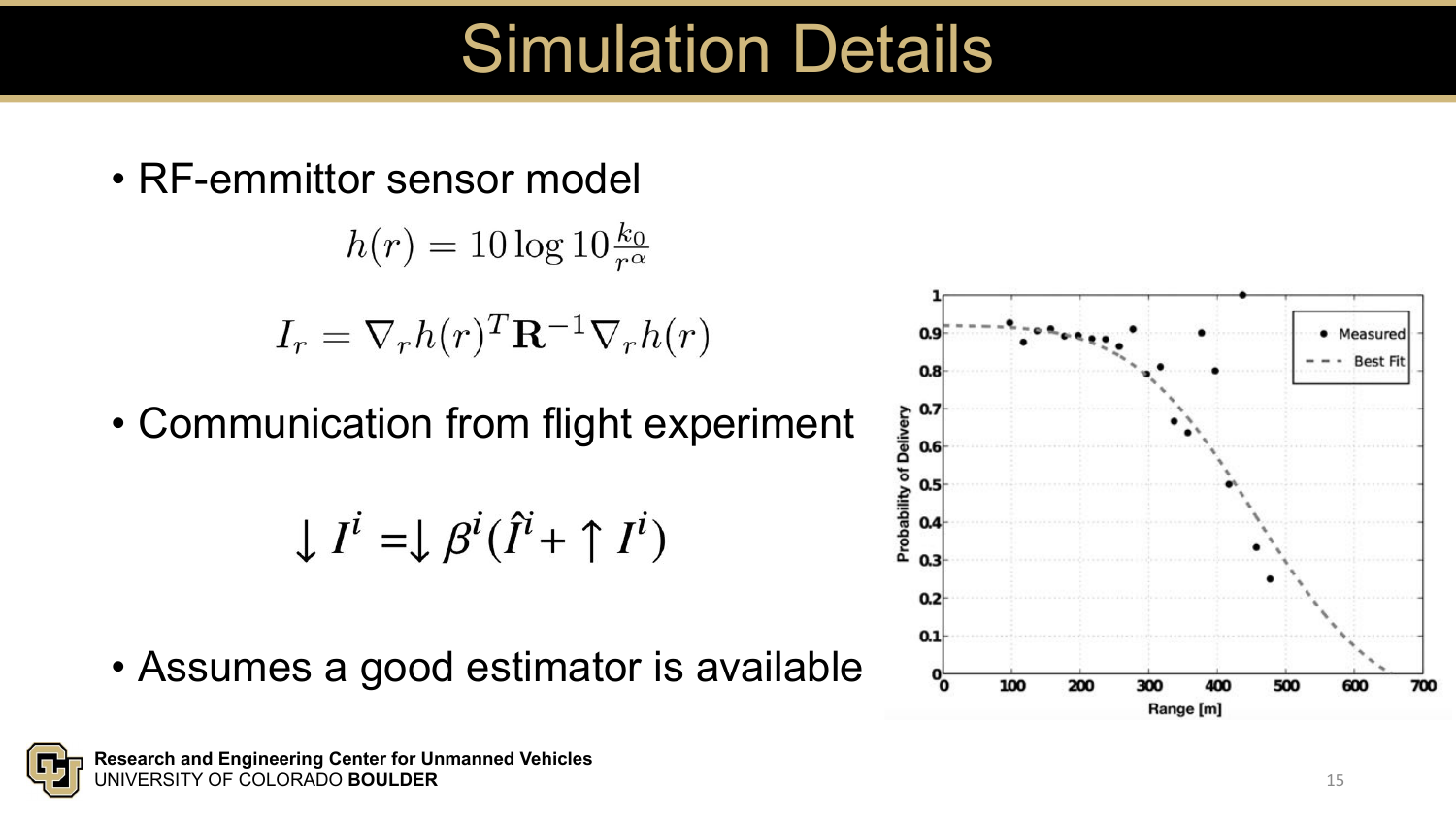### Static Target

![](_page_15_Figure_1.jpeg)

ГН

16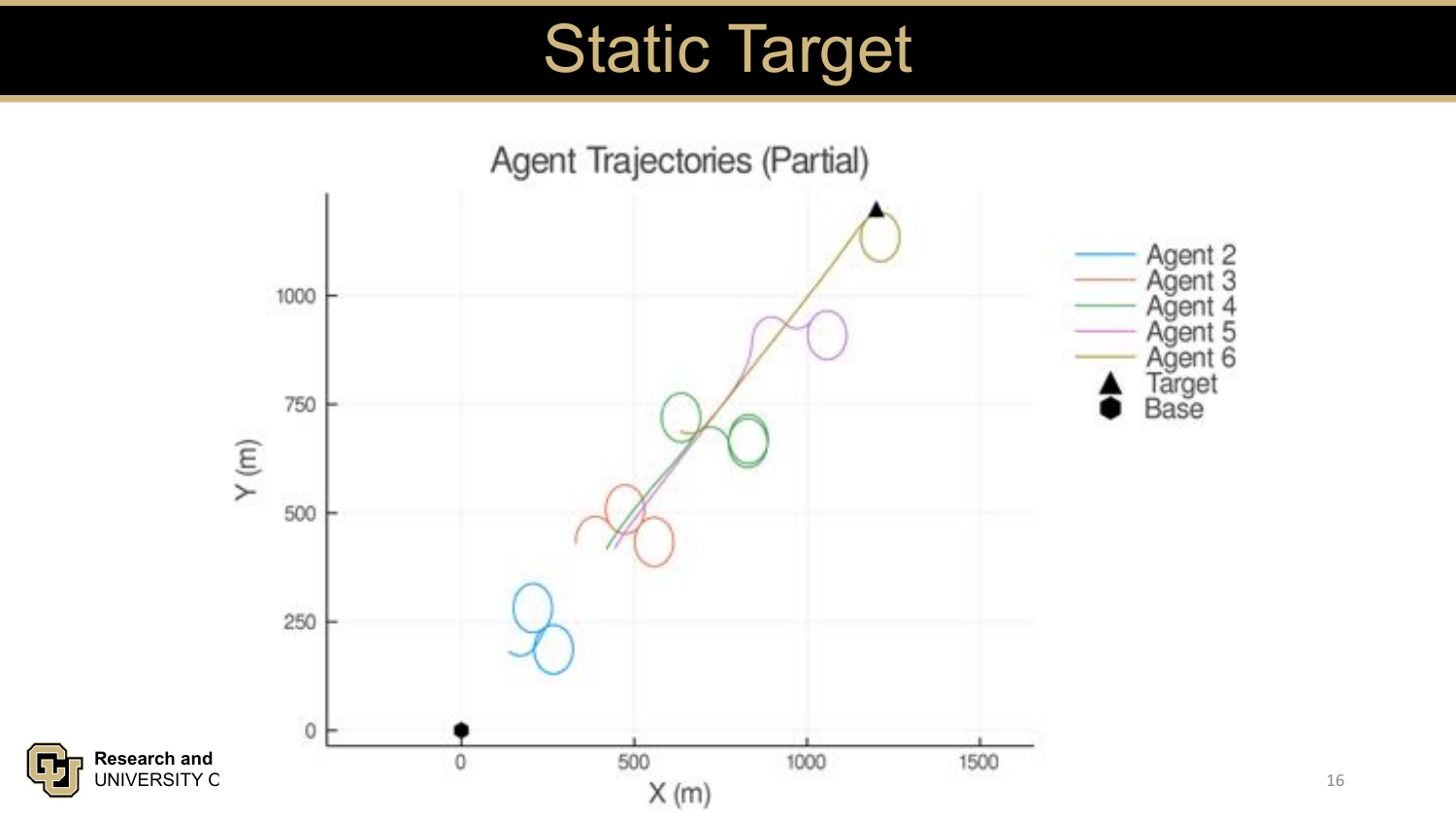# Moving Target

![](_page_16_Figure_1.jpeg)

17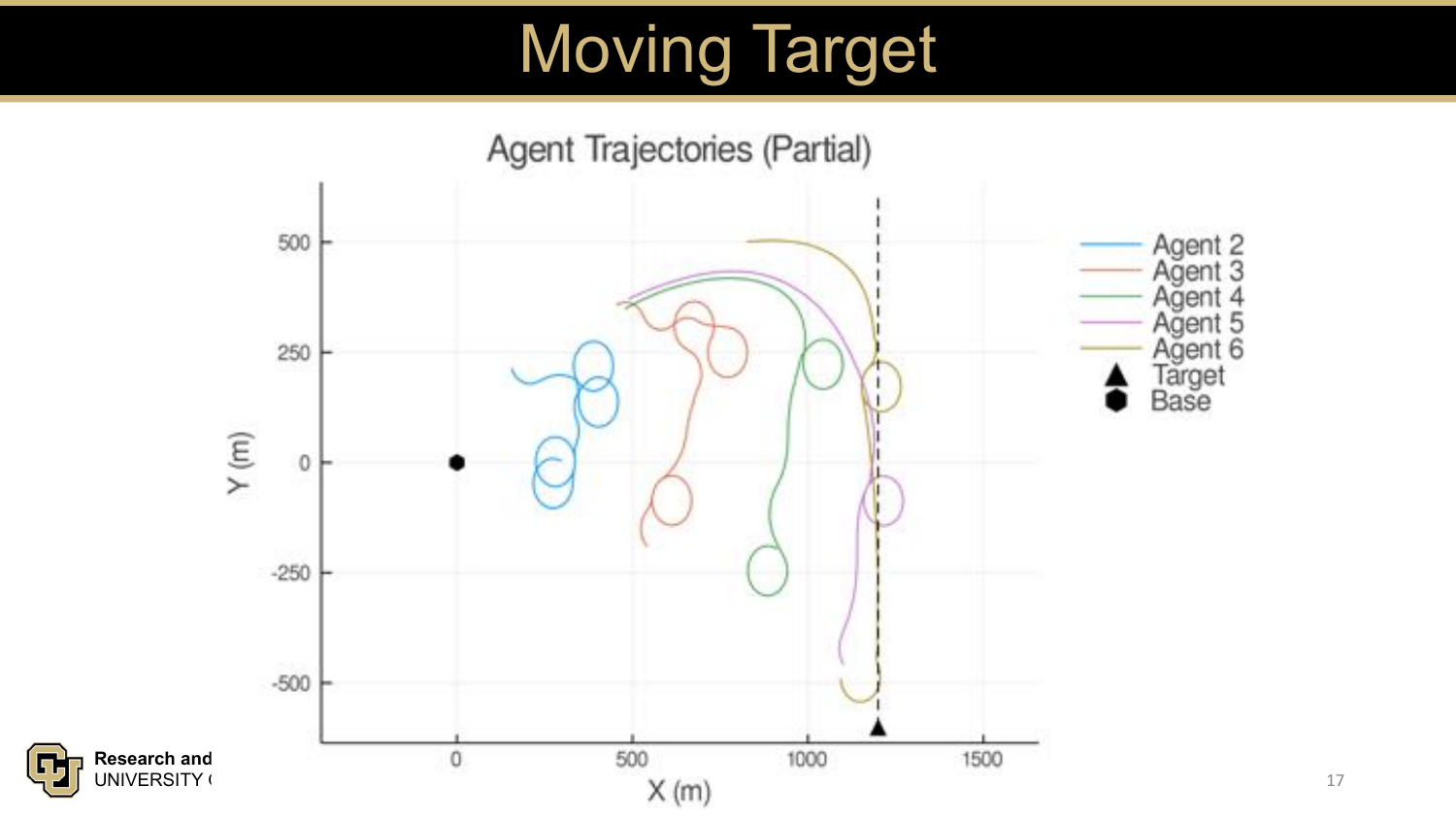### With Obstacles

![](_page_17_Picture_1.jpeg)

- Greedy planners don't work with obstacles
- Workaround using a discrete path and treat them as pseudo targets

![](_page_17_Picture_4.jpeg)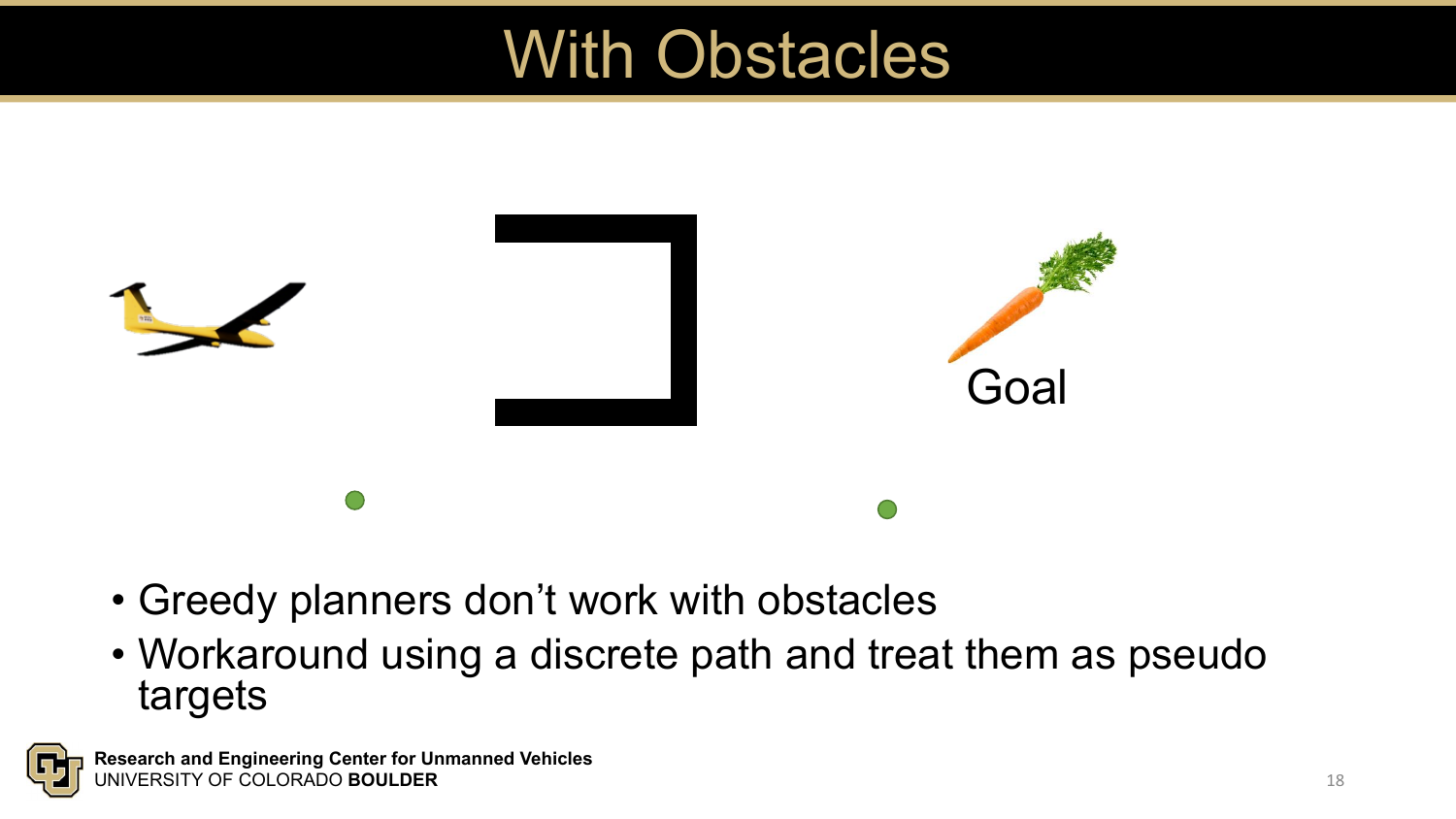### With Multiple sUAS

![](_page_18_Figure_1.jpeg)

**Research and Engineering Center for Unmanned Vehicles GH** UNIVERSITY OF COLORADO **BOULDER**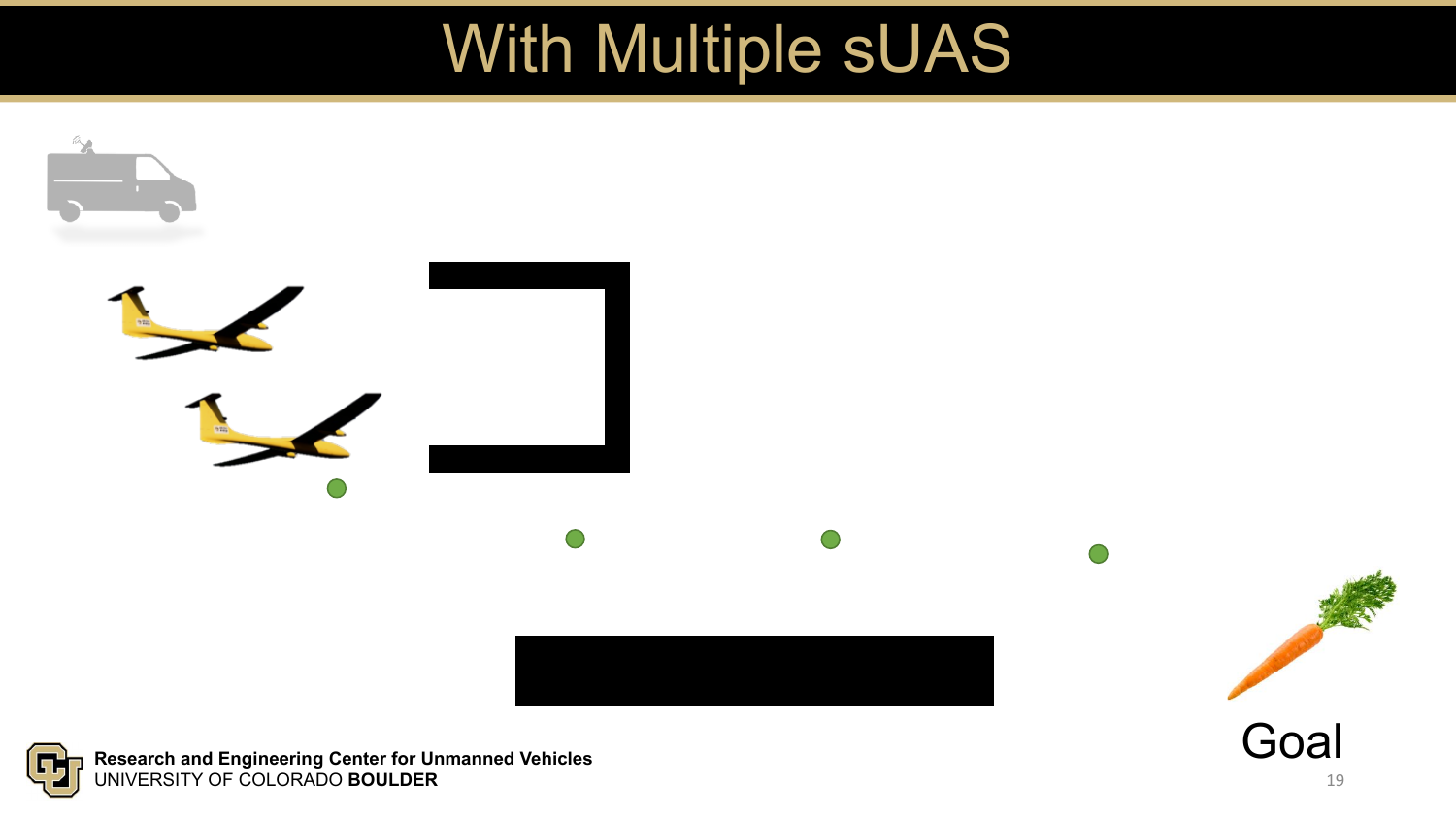### Simulation Result

![](_page_19_Figure_1.jpeg)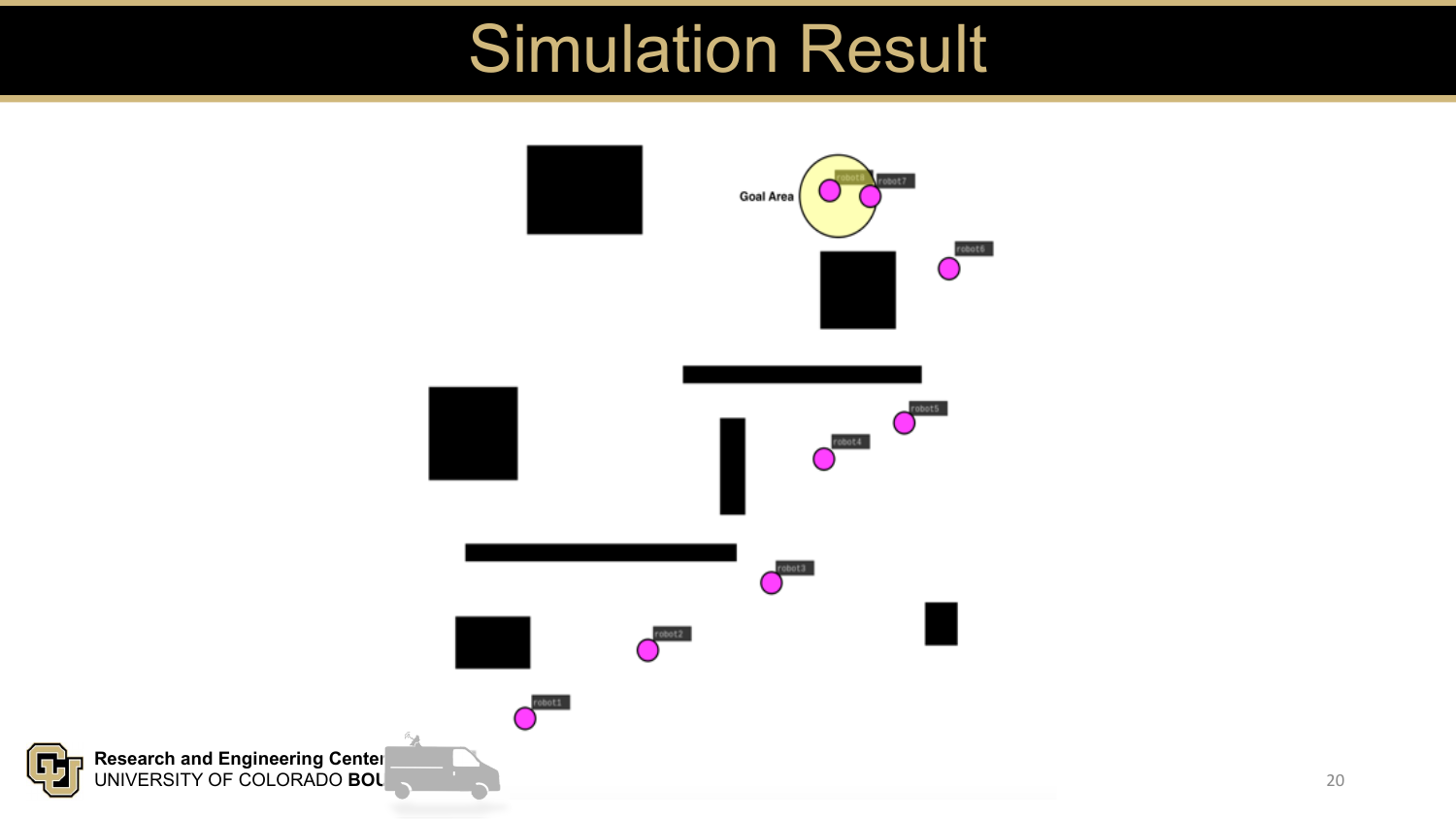# Future Work

- Communication not always maintained
	- Assumption that neighbors don't do anything, easy to implement
- Inherently handles heterogenous network of agents
	- Though dynamic communication ordering would be nice
- Information is "duplicated" need to account for mutual information for multitarget tracking

![](_page_20_Picture_6.jpeg)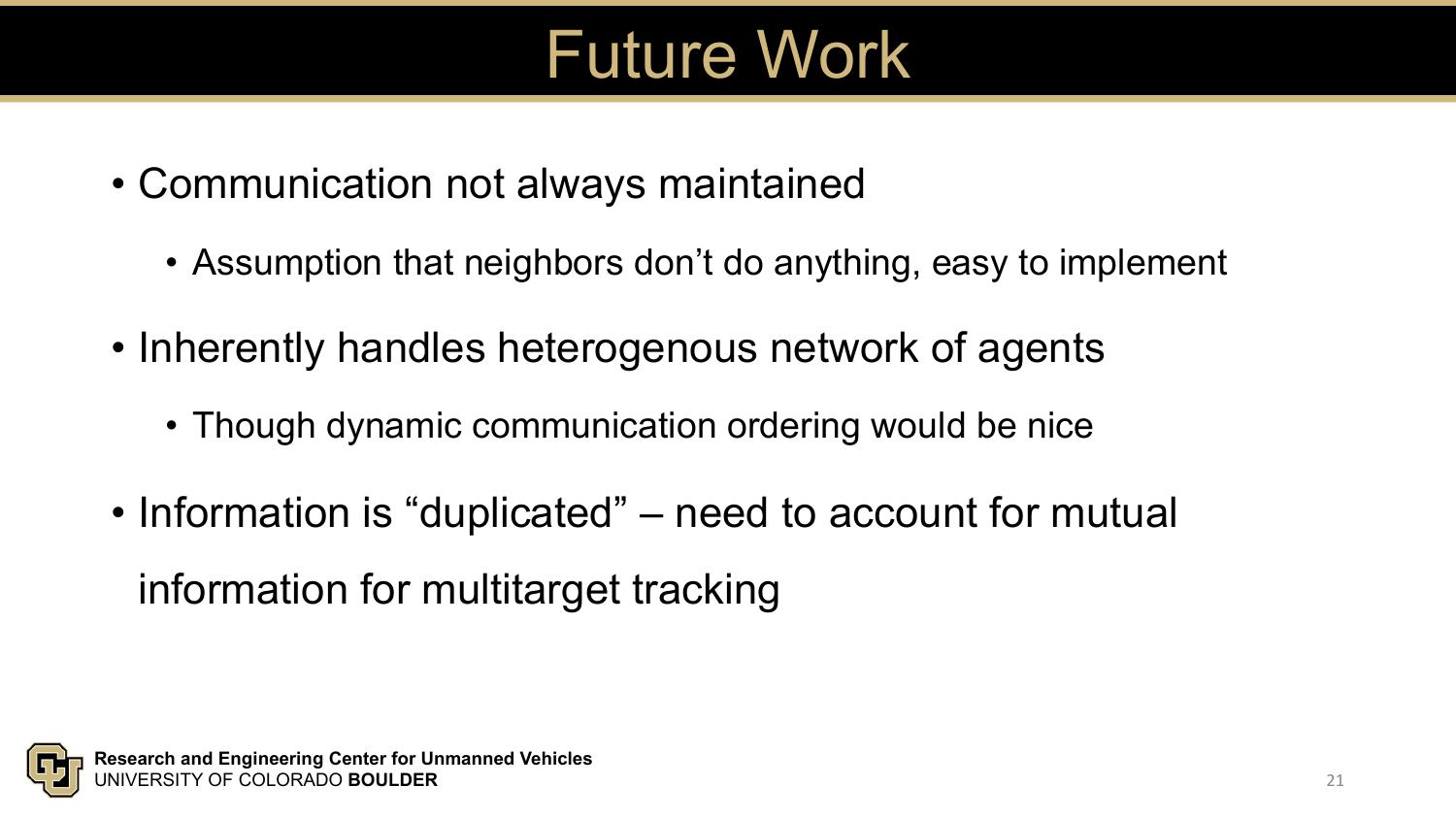### **Conclusions**

- Use communication model and sensor model to define expected information gain
- Downstream information gain is a useful utility for missions which require connections to base or other nodes in network
- Simple simulations show it is conceptually sound

![](_page_21_Picture_4.jpeg)